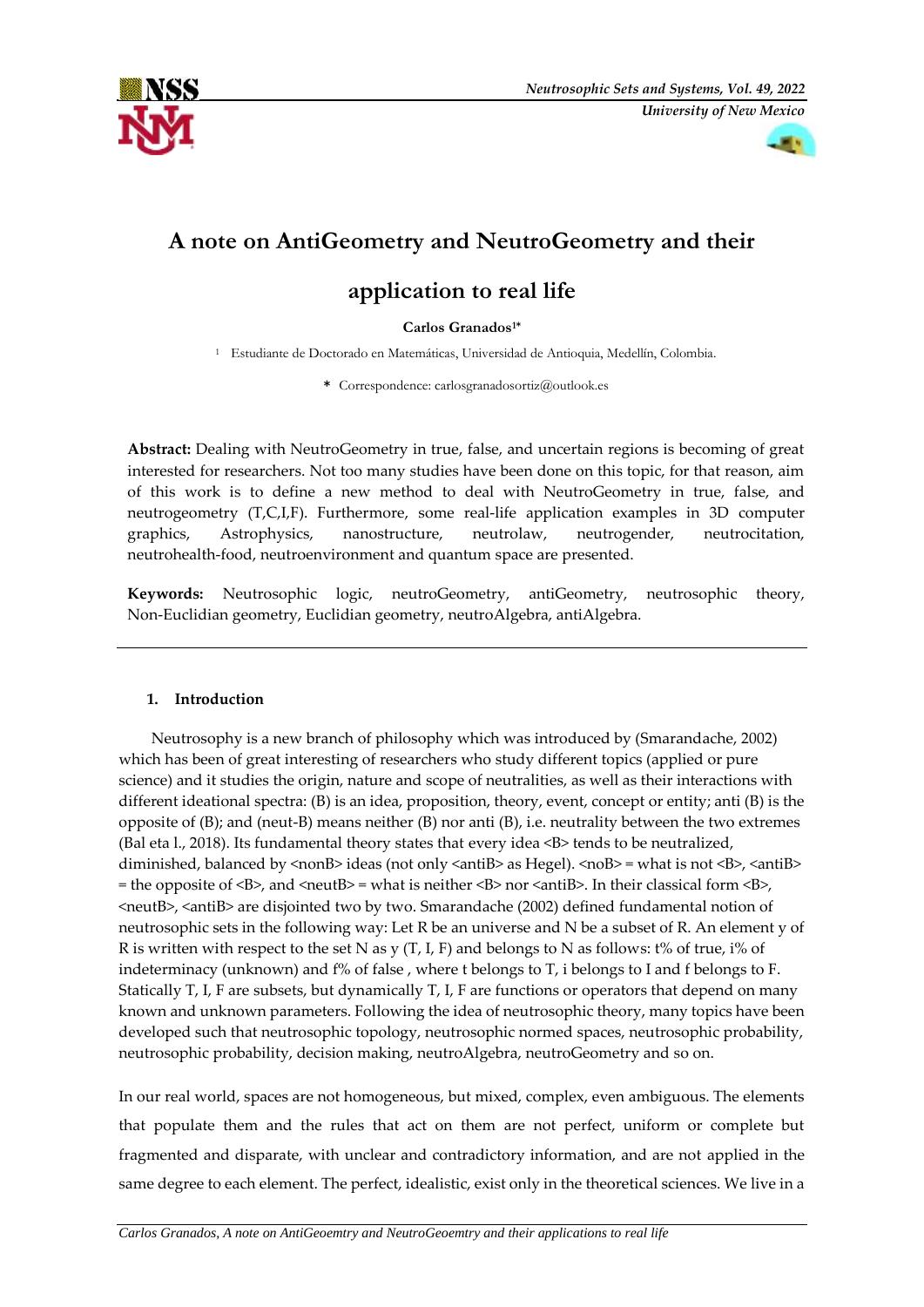multi-space endowed with a multi-structure (Smarandache, 2021). Neither the elements of space nor the rules that govern them are egalitarian, all of them are characterized by degrees of diversity and variation. Indeterminate data and procedures (vague, unclear, incomplete, unknown, contradictory, ignorance, etc.) surround us.

While Non-Euclidean Geometries result from the total negation of a single specific axiom (Euclid's Fifth Postulate), AntiGeometry results from the total negation of any axiom and even more axioms of any geometric axiom system (Euclid's Five Postulates). Therefore, NeutroGeometry and AntiGeometry are respectively alternatives and generalizations of Non-Euclidean Geometries.

Smarandache (2021) proposed: Let's consider a classical geometry concept, it forms the following geometric neutrosophic triplet:

*Concept(1, 0, 0), NeutroConcept(T, I, F), AntiConcept (0, 0, 1).*

Where  $(T, I, F) \notin \{(1, 0, 0), (0, 0, 1)\}.$ 

Concept(1, 0, 0) means that the degree of truth of the concept is  $T = 1$ ,  $I = 0$ ,  $F = 0$ , or the Concept is 100% true, 0% indeterminate, and 0% false in the given geometric space.

NeutroConcept (T, I, F) means that the concept is T% true, I% indeterminate, and 0% false in the given geometric space, with  $(T, I, F) \in [0, 1]$ , and  $(T, I, F) \notin \{(1, 0, 0), (0, 0, 1)\}.$ 

AntiConcept  $(0, 0, 1)$  means that T = 0, I = 0, and F = 1, or the Concept is 0% true, 0% indeterminate, and 100% false in the given geometric space.

Smarandache (2021) went from the neutrosophic triplet (Algebra, NeutroAlgebra, AntiAlgebra) to a similar neutrosophic triplet (Geometry, NeutroGeometry, AntiGeometry), in the same way. Correspondingly from the algebraic structuires, with respect to the geometries, one has in the classical (Euclidean) Geometry, on a given space, all classical geometric Concepts are 100% true (i.e. true for all elements of the space). While in a NeutroGeometry, on a given space, there is at least one NeutroConcept (and no AntiConcept). In the AntiGeometry, on a given space, there is at least one AntiConcept.

With a view to device a practical tool for inference, Belnap (1977) introduced the notion of a four-valued logic. In his work, corresponding to a certain information he considered four possibilities namely T: True, F: False, none: neither true nor false, and both: both true and false. He symbolized these four truth values as {T, F, both, none}, for more notions derived from this paper, we refer the reader to (Das, et al., 2021; Mohanasundari and Mohana, 2020).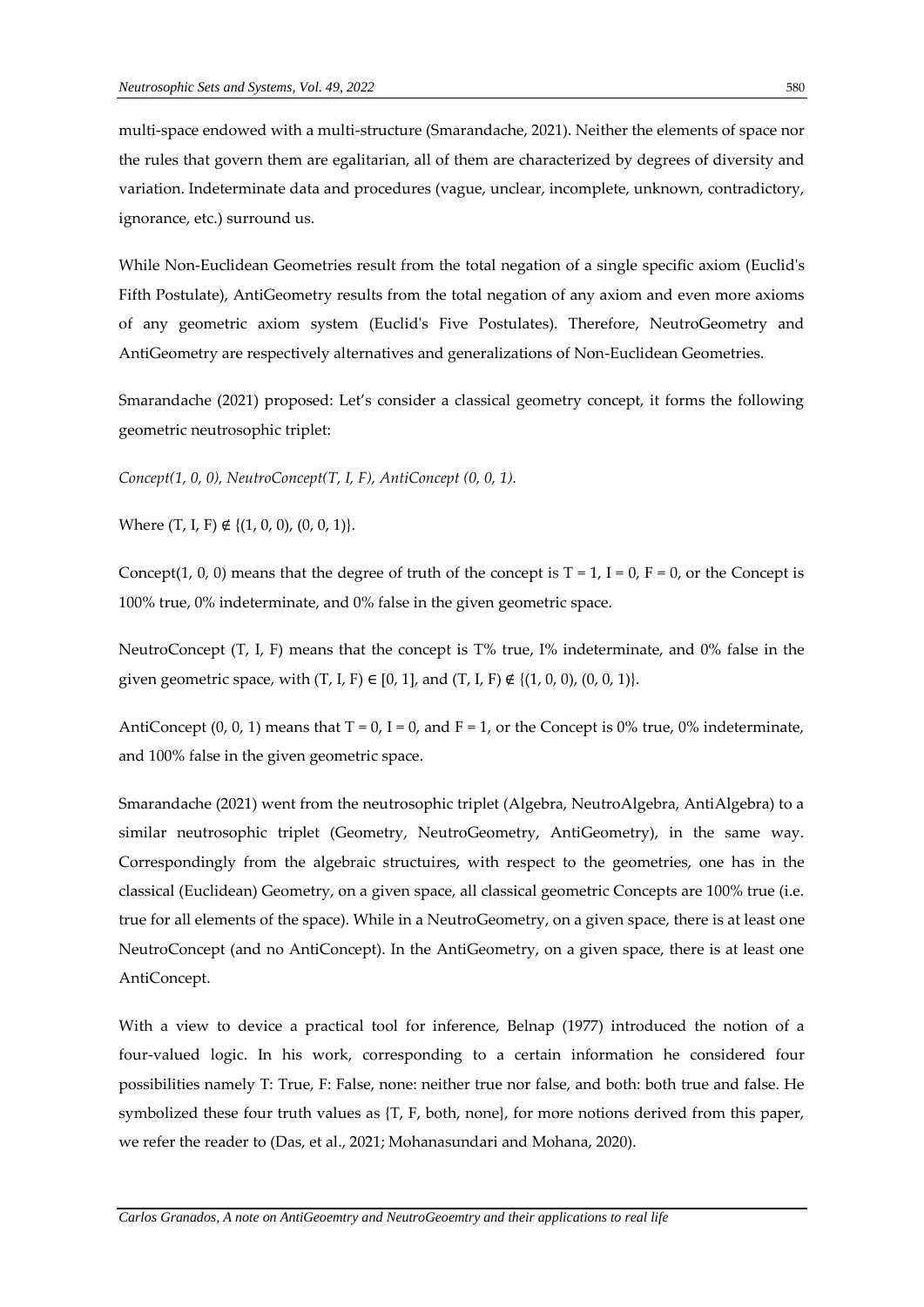Later on (Smarandache, 2013) Smarandache has generalized Belnap's Logic (True, False, Unknown, and Contradiction), Lukasiewicz' Logic (True, False, and Possible), and Kleene's Logic (True, False, Unknown (or Undefined)) to Refined Neutrosophic Set having any *n* ≥ 2 components, where the Truth T was split into Sub-Truths T<sub>1</sub>, T<sub>2</sub>, ..., T<sub>p</sub>, the Indeterminacy I was split into Sub-Indeterminacies, I<sub>1</sub>, I<sub>2</sub>, …, I<sub>r</sub>, and the Falsehood F was split into Sub-Falsehoods F<sub>1</sub>, F<sub>2</sub>, …, F<sub>5</sub>, where p, r,  $s \ge 0$ , are positive integers and at least one of them is  $\ge 2$ , with p+r+s = n.

Therefore, he also extended the Fuzzy Set to Refined Fuzzy Set, Intuitioinoistic Fuzzy Set to Refined Intuitionoistic Fuzzy Set, and similarly for other fuzzy extension sets.

In the case of Belnap's Logic, the Indeterminacy was split into two sub-indeterminacies:  $I_1$  = Unknown, and  $I_2$  = Contradiction.

In this work, we use the notions presented by (Singh, 2022) and (Smarandache, 2021), to carry out an exhaustive analysis of the NeutroGeometry in the cases in which the indeterminacy is divided into two categories, ignorance and contradiction as is was proposed by Smarandache (2013) in n-refined neutrosophic logic; given that these cases can occur in real life and are first line, in this way, several application examples are presented where this sort of act can occur. Additionally, a method for dealing with NeutroGeometry in true, false and neutrality (or indeterminacy) (T,C,I,F) is presented, where T is true, C is contradiction, I is ignorance and F is false. Throughout the development of this work, neutrogeometry (T,C,I,F) will also be written as neutrogeometry.

#### **2. BACKGROUND**

It is well-known that Euclidian-geometry is one of the oldest disciplines of mathematics. Its origin etymological, gives us a clear idea of the activities to which it appears related in its beginnings. This is how many historians find the roots of this science in ancient Egypt, where the foundations geometry solids by simply introducing the measurement of land with the surveyors, who after the annual floods of the Nile, had the task of rebuilding the boundaries of the lands assigned to the settlers, or also linked to the construction of its famous pyramids According to Salazar (1984) The development of modern geometry was carried out by the mathematician German David Hilbert (1862-1943), who made an analysis of Euclidean-geometry in his work Foundation of geometry (1899), reaching the conclusion that only six primitive concepts (point, line, plane, belongs, congruence and between) and 21 postulates, which lay the solid foundations of geometry, thus becoming a science rational and deductive, of which its components are independent, categorical and enough.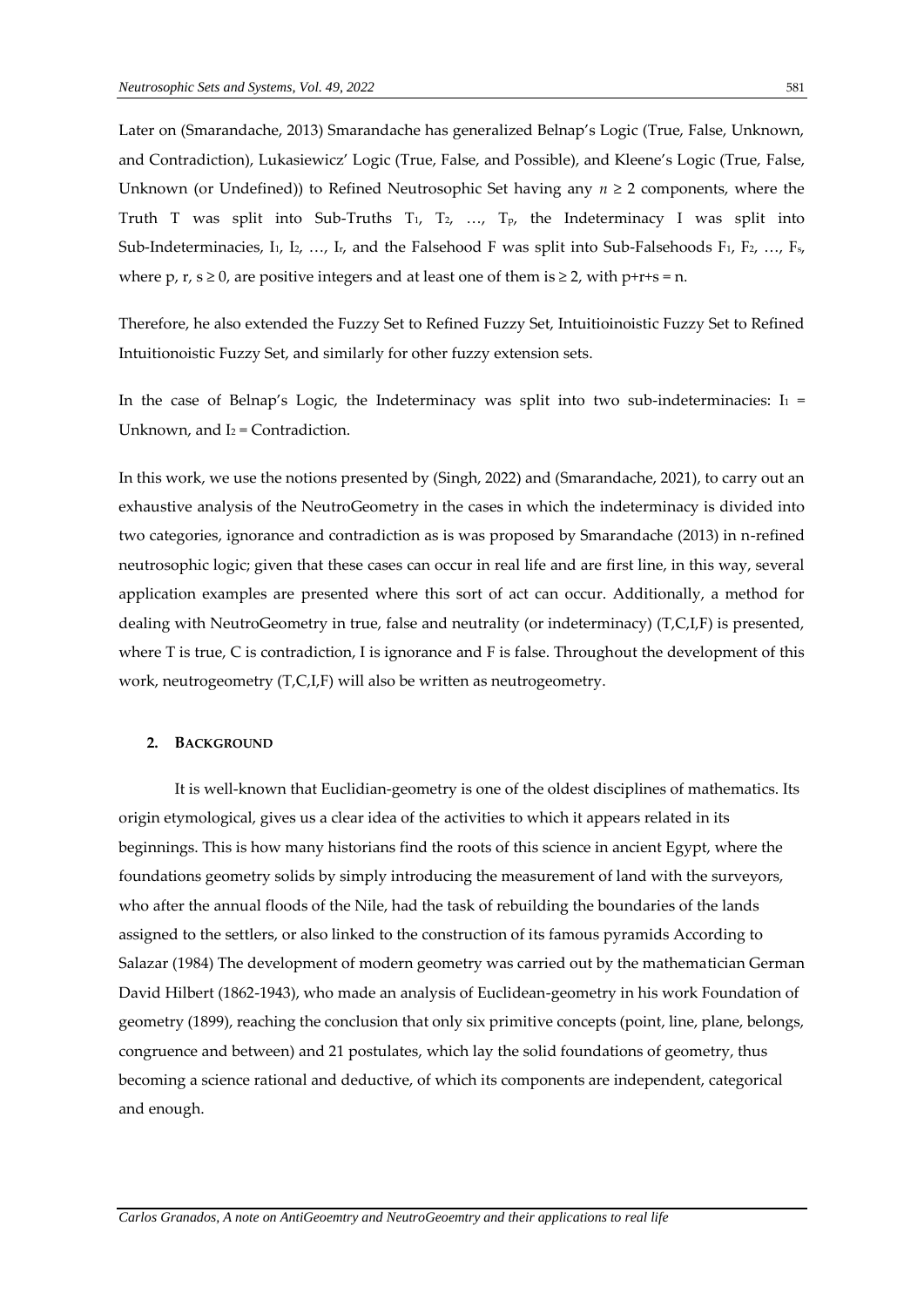

**Figure 1**: The sum of angles A, B and C in the given triangle is 180° as per Euclidian geometry i.e., A+B+C=180°

On the other hand, it is called non-Euclidean geometry, to any formal system of geometry were different postulates and propositions in some matter from those established by Euclid in his treatise elements.



**Figure 2**: An illustrative example of non-Euclidian geometry

There is not a single system of non-Euclidean geometry, but many, although if the discussion is restricted to homogeneous spaces, in which the curvature of space is the same at each point, in which the points of space are indistinguishable, three formulations of geometries:

- I. Euclidean geometry satisfies all five of Euclid's postulates and has zero curvature (i.e., it is assumed to be in flat space so the sum of the three interior angles of a triangle is always 180°).
- II. Hyperbolic geometry satisfies only Euclid's first four postulates and has negative curvature (in this geometry, for example, the sum of the three interior angles of a triangle is less than 180°).
- III. Elliptic geometry satisfies only Euclid's first four postulates and has positive curvature (in this geometry, for example, the sum of the three interior angles of a triangle is greater than 180°).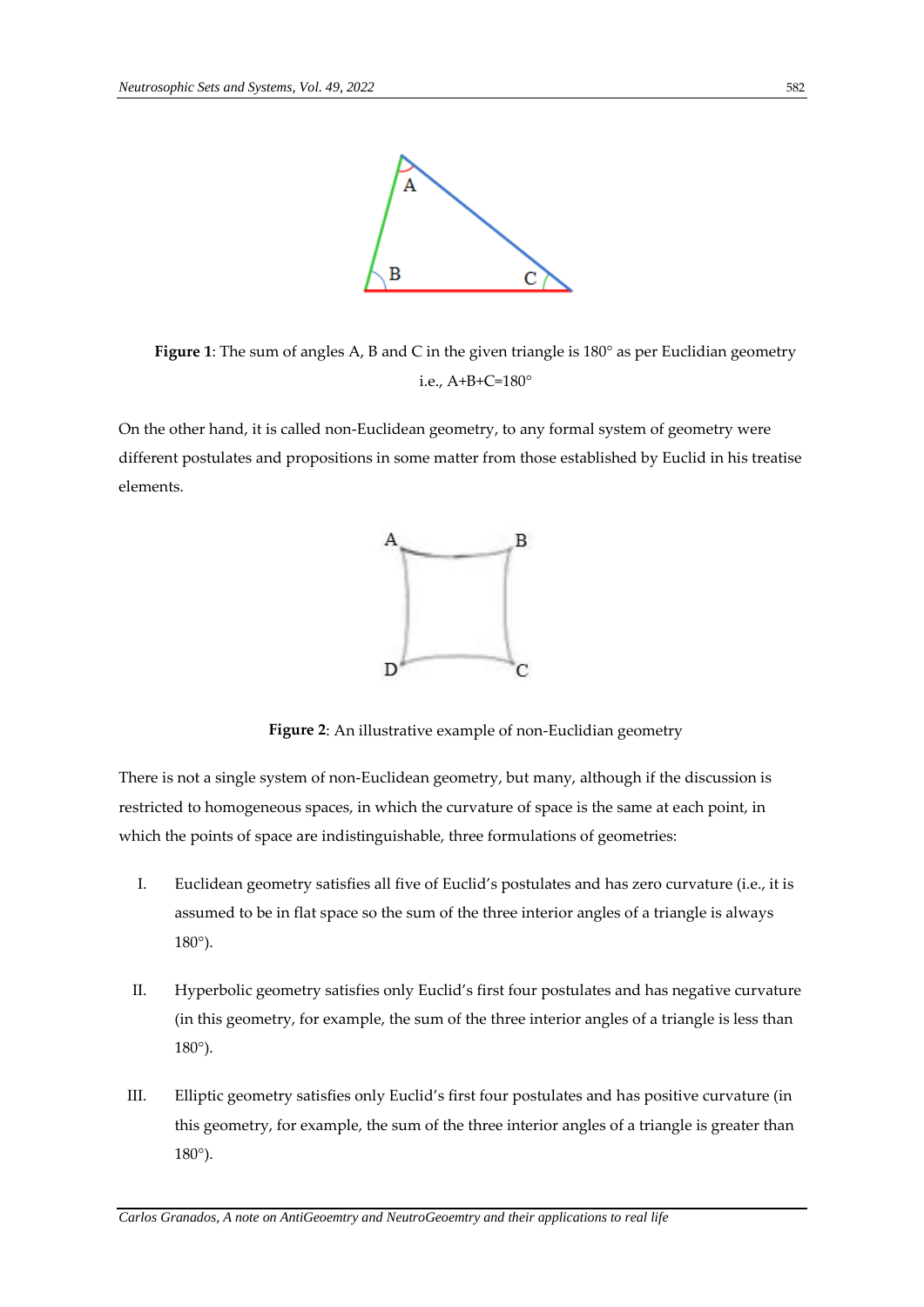IV. Spherical geometry is the geometry of the two-dimensional surface of a sphere. It is an example of non-Euclidean geometry. Spherical geometry is the simplest model of elliptical geometry, in which a line has no parallel lines through a given point. In contrast to hyperbolic geometry, in which a line has two parallels, and an infinite number of ultra-parallels, through a given point.



**Figure 3**: An illustrative example of difference between Euclidian and non-Euclidian geometry

II, III, IV are particular cases of Riemannian geometries, in which the curvature is constant, if the possibility that the intrinsic curvature of the geometry varies from one point to another is allowed, we have a case of general Riemannian geometry, as it happens in the theory of general relativity where gravity causes an inhomogeneous curvature in space-time, the curvature being greater near concentrations of mass, which is perceived as an attractive gravitational field. Smarandache (2021) said that Riemannian geometry, which is called elliptic geometry, is an antigeometry too, since the fifth Euclidean postulate is 100% invalidated in the following antipostulate (second version) place, through a point outside of a line, no parallel can be drawn to that line or  $(T,I,F)=(0,0,1)$ . Since in this paper indeterminacy factor consists of two divisions namely contradiction (C) and ignorance (I) (Chatterjee et al., 2016), through a point outside of a line, no parallel can be drawn to that line or  $(T, C, I, F)=(0,0,0,1)$ . This means that for this concept, we form the following geometric neutrosophic triplet:

*Concept(1, 0, 0, 0), NeutroConcept(T, C, I, F), AntiConcept (0, 0, 0, 1).*

Where  $(T, C, I, F) \notin \{(1, 0, 0, 0), (0, 0, 0, 1)\}.$ 

Concept(1, 0, 0, 0) means that the degree of truth of the concept is  $T = 1$ ,  $C=0$ ,  $I = 0$ ,  $F = 0$ , or the Concept is 100% true, 0% contradiction, 0% ignorance and 0% false in the given geometric space.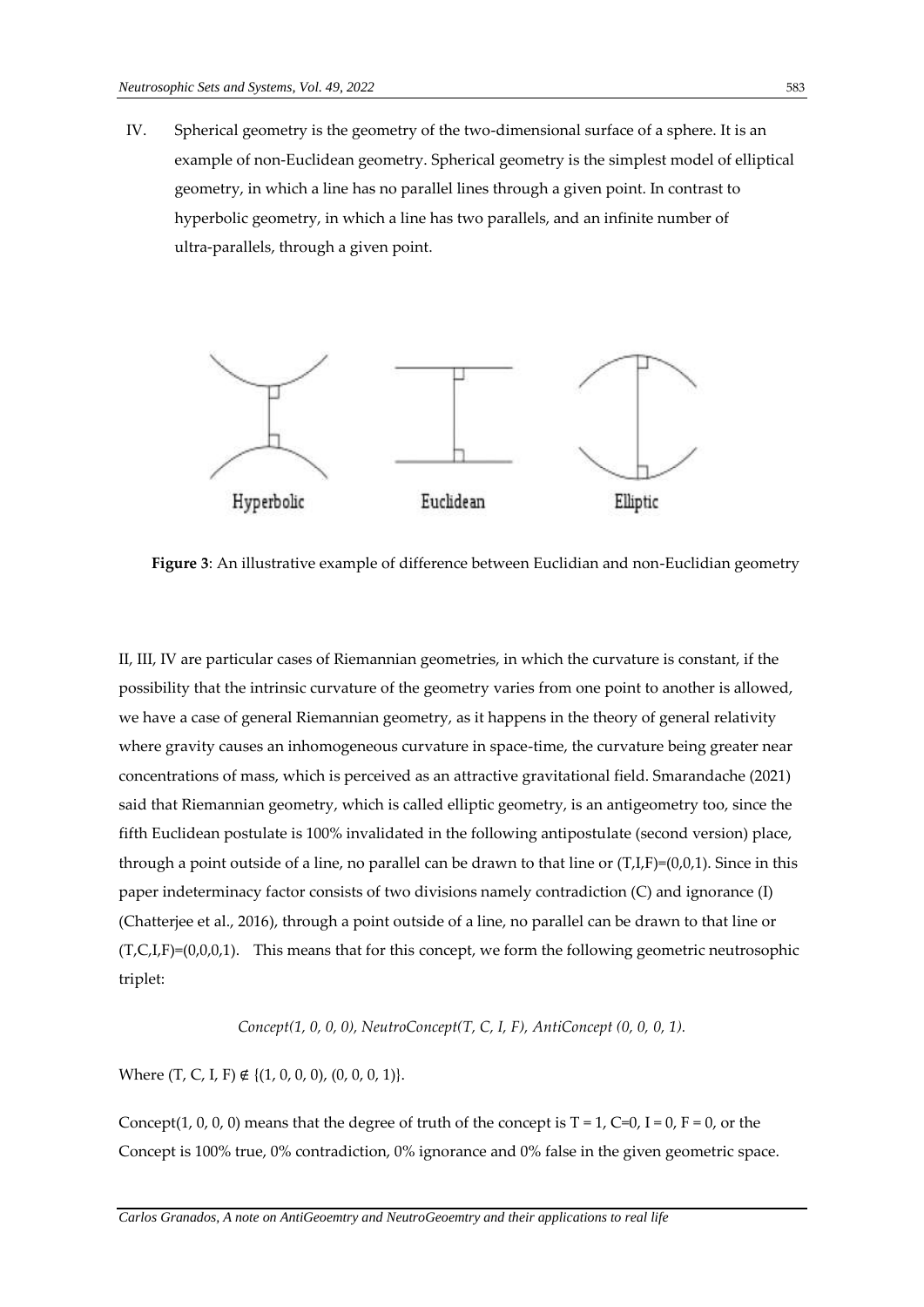NeutroConcept (T, C, I, F) means that the concept is T% true, C% contradiction, I% ignorance and 0% false in the given geometric space, with  $(T, C, I, F) \in [0, 1]$ , and  $(T, C, I, F) \notin \{(1, 0, 0, 0), (0, 0, 0, 1)\}.$ 

AntiConcept (0, 0, 0, 1) means that  $T = 0$ ,  $C = 0$ ,  $I=0$  and  $F = 1$ , or the Concept is 0% true, 0% contradiction, 0% ignorance and 100% false in the given geometric space.

We go from the algebraic structures, with respect to the geometries, one has in the classical (Euclidean) Geometry, on a given space, and all classical geometric Concepts are 100% true. While in a NeutroGeometry, on a given space, there is at least two NeutroConcept (and no AntiConcept). In the AntiGeometry, on a given space, there is at least one AntiConcept.

How to deal with these sort of phenomenon and characterize them in true, false, or uncertain regions in which these uncertain regions are divided in two parts (contradiction and ignorance) is one of the most crucial tasks. Recently, Singh (2022) presented a method for dealing with one type of indeterminacy, therefore, in the next section, we propose a method to deal with these types of information in neutrogeometry (when indeterminacy is divided in contradiction and ignorance) for multi-decision process and we show some application examples in real life, this method is an extension of the method proposed by (Singh, 2022), but the method proposes in the next section is more general that the method proposed by (Singh, 2022).

## **3. Method to deal with NeutroGeometry in true, false, and indeterminacy and its application to real life**

Step 1. Consider the information with a geometry and its attributes  $\binom{1}{k}$ .

Step 2. Let  $\mathbf{b}$  be any non-empty set of a given geometrical information.

Step 3. Define the operator as  $\boldsymbol{\varphi}: \boldsymbol{B} \times \boldsymbol{B} \to \boldsymbol{P}^m(\boldsymbol{B})$  as  $(T, C, I, F) \notin \{(1, 0, 0, 0), (0, 0, 0, 1)\}.$ 

Step 4. In case any mapping is possible, then it can be characterized by:

- I. In case for any elements t,  $u \in \mathbb{R}$ , the geometry provides a new element in the geometrical space, i.e.,  $t \circ u \subseteq$  . It can be considered as true characterization.
- II. In case for any elements t,  $u \in \mathbf{R}$ , the geometry provides a new element which does not exist in the geometrical space using the given operator as  $t \circ u \nsubseteq$ . It can be considered as false regions.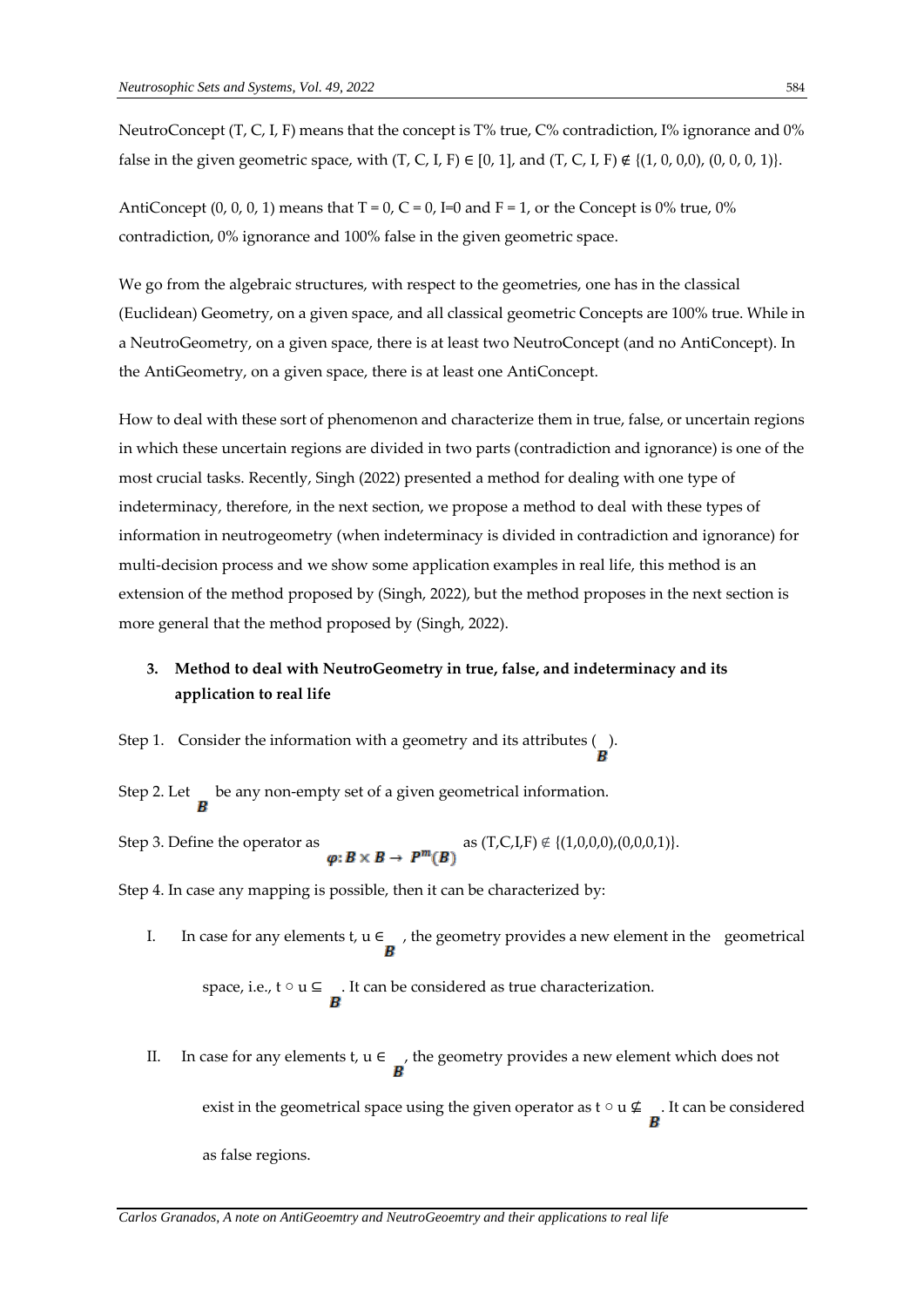III. In case for any element of t,  $u \in \mathcal{L}$ , the geometry provides a new element which in saddle space and its quantum state is uncertain and it is divided in two unknown parts. This type of element can be considered in neutrogeometry.

Step 5. It defined a function  $\boldsymbol{v}: \boldsymbol{T} \to \boldsymbol{U}$ , which provides three possibilities:

- I. In case a well-defined mapping exists among t and u, then it is called as true regions.
- II. In case the mapping is outer-defined mapping between t and u, then it is in false regions.
- III. It is unknown whether the mapping exists or not and it thinks but not sure what is the value for the mapping among t and u then the element is in neutrogeometry.

Step 6. In this way, the geometrical space and its characterization can be possible. Step 7. The similarity among the information sets can be found using the geodesic distance. Step 8. The geodesic distance provides the shortest path among two neutrogeometric spaces rather than its straight line distance of Euclidean geometry as shown in figure 4. Step 9. The information shading to the defined geodesic distance can be considered as cluster for knowledge processing tasks.



**Figure 4**: The difference between Euclidean and geodesic distance

Next, we show some applications with non-Euclidian geometry and NeutroGeometry.

**Application 1:** Consider there are *m* non-Euclidean information sets in a given space. Defining the function will take  $\sigma(m^2)$  time complexity among them. The characterization of those information

sets in neutrogeometry will take maximum  $\Omega(m^2)$  time complexity. In this way, the overall time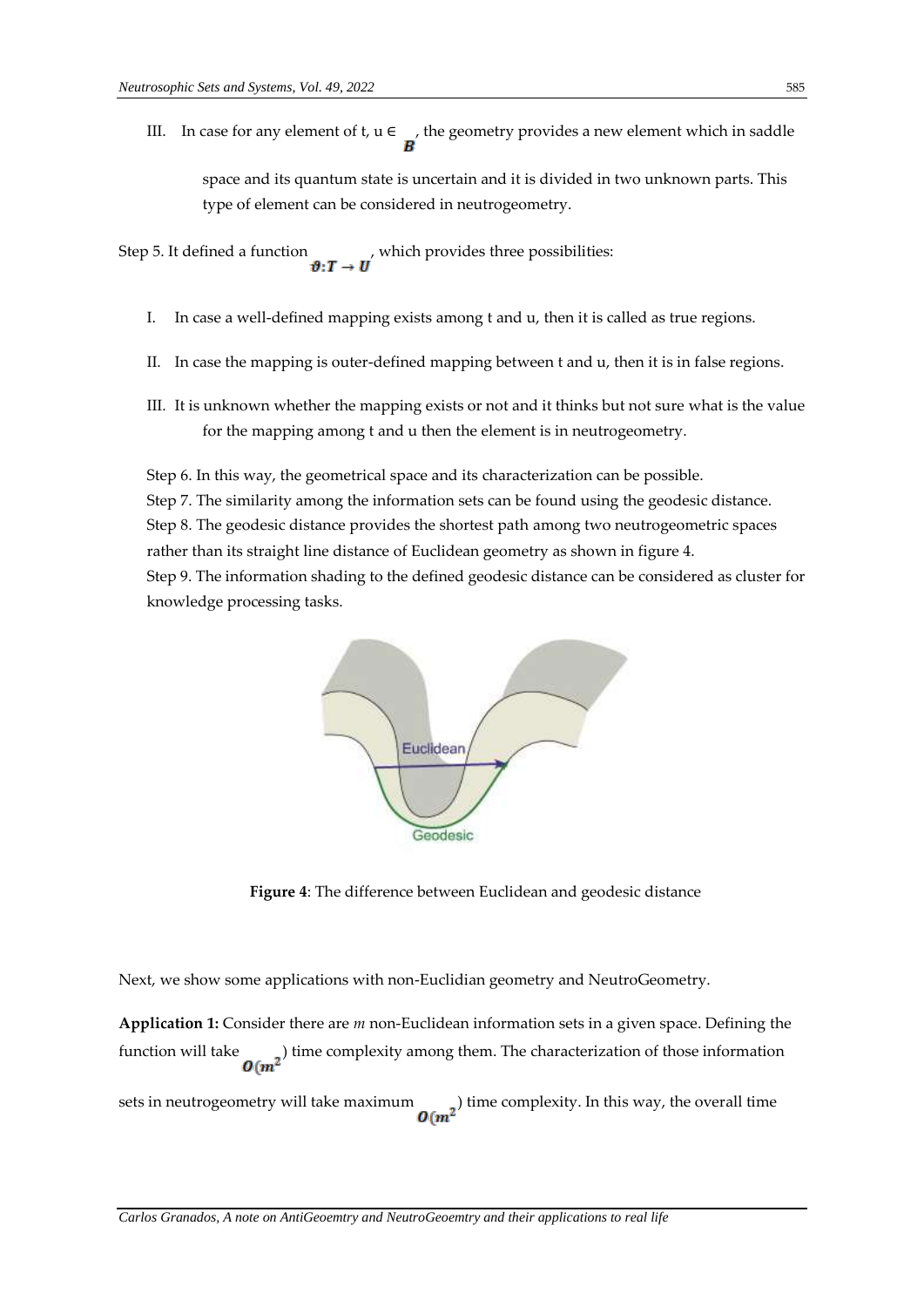complexity for characterization of non-Euclidean information in true, false, contradiction, ignorance regions may take maximum  $O(m^3)$  time complexity. regions may take maximum



**Figure 5**: A NeutroGeoemtry time complexity information and its visualization

**Application 2:** Astrophysics is the development and study of physics applied to astronomy. It studies stars, planets, galaxies, black holes and other astronomical objects as physical bodies, including their composition, structure and evolution. Astrophysics uses physics to explain the properties and phenomena of stellar bodies through their laws, formulas and magnitudes. The beginning of astrophysics was possibly in the 19th century when, thanks to the spectra, the physical composition of the stars could be ascertained. Once it was understood that the celestial bodies are composed of the same ones that make up the Earth and that the same laws of physics and chemistry apply to them, astrophysics was born as an application of physics to the phenomena observed by the Earth astronomy. Astrophysics is therefore based on the assumption that the laws of physics and chemistry are universal, that is, that they are the same throughout the universe (Ginzburg, 1979). In this way, Astrophysics is a branch of information with NeutroGeometry. The representation of astronomy and its pattern is based on spherical geometry and its algebra as shown in figure 6.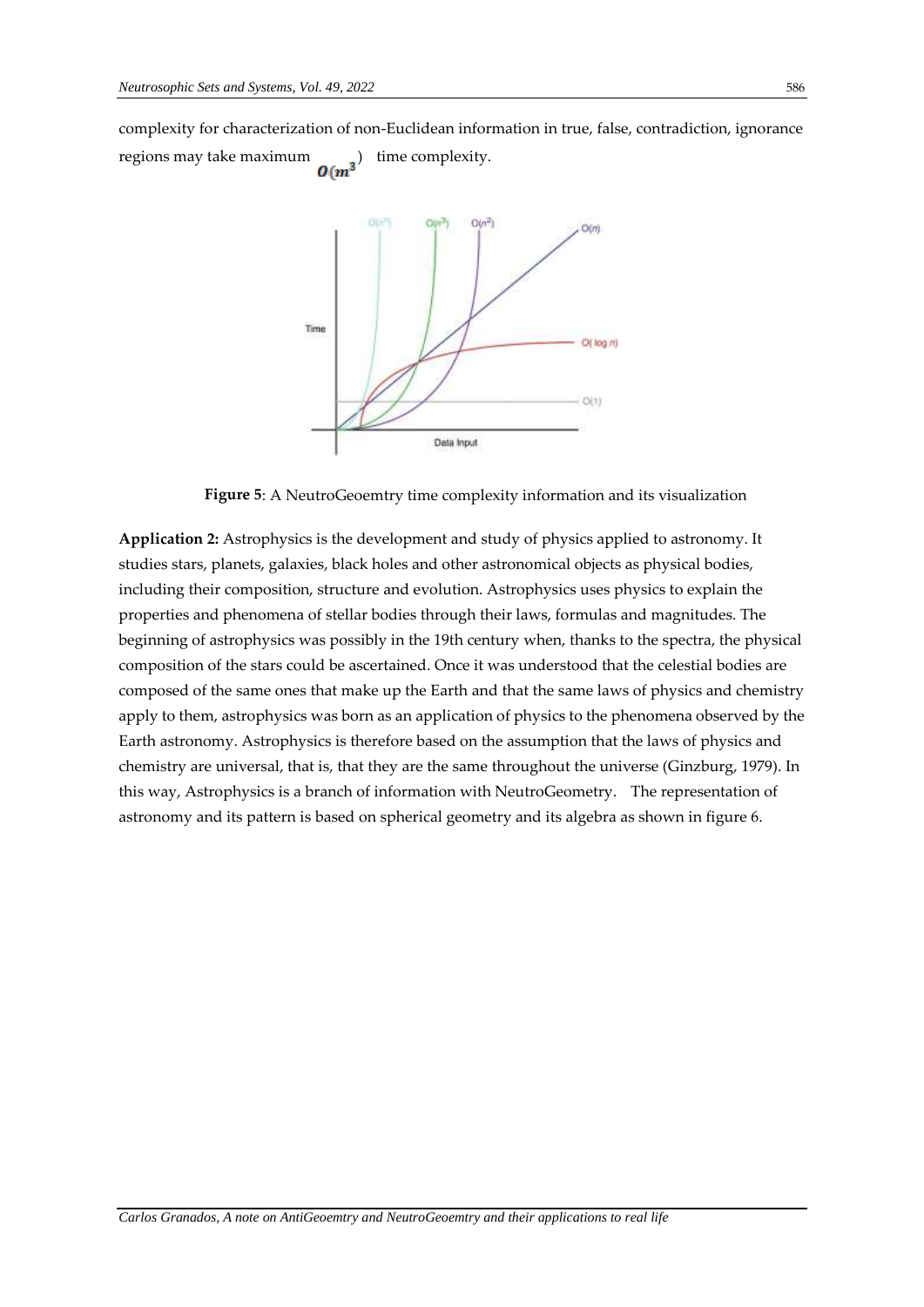

**Figure 6**: A NeutroGeoemtry astrophysics information and its visualization

**Application 3:** A nanostructure is a structure with an intermediate size between molecular and microscopic (micron-sized) structures. Here we are talking about the nanoscale. Generally, these structures experience quantum effects that are not as obvious in larger structures and therefore have special physical properties (Farrow et al., 2007). This case can be represented by Riemannian geometry as can be seen in figure 7.



**Figure 7**: A NeutroGeoemtry nanostructure information and its visualization

**Application 4:** In 3D computer graphics (abbreviated CG) is a method of improving the quality of a texture on a surface that is viewed from an oblique angle relative to the projection angle of the image. Texture on a surface, like bilinear filtering and trilinear filtering, anisotropic filtering removes aliasing, but it differs from the previous methods in that it reduces blurring and preserves detail at extreme viewing angles. Anisotropy filtering is relatively heavy (mainly because of memory usage and some amount of computational processing) and only became a standard feature on commercial graphics cards in the late 1990s. Computer graphics is now common in modern boards and can be activated and configured both by the user from the driver configuration, or by graphic applications or video games using programming tools as can be seen in figure 8.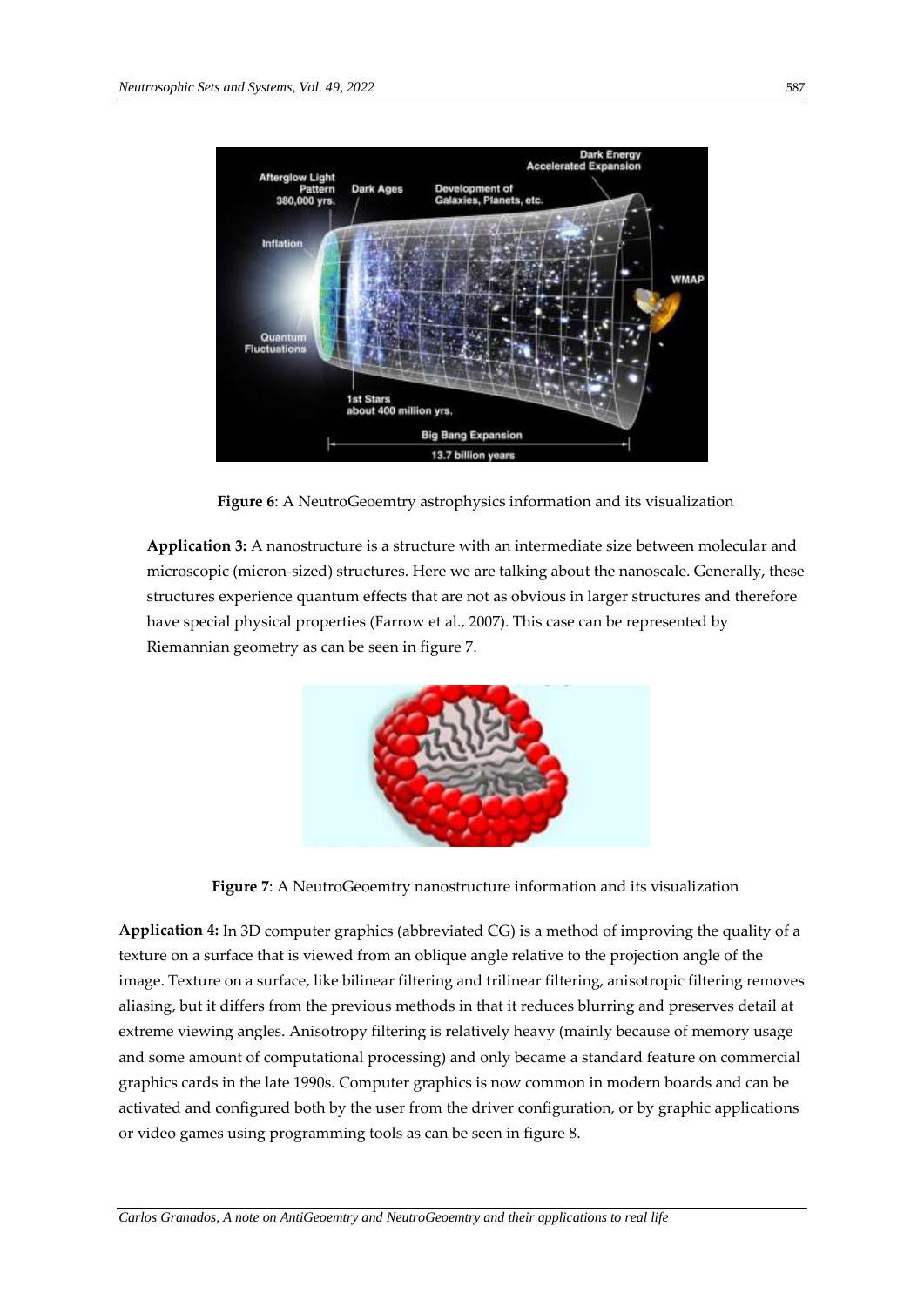

**Figure 8**: A NeutroGeoemtry computer graphic information and its visualization

This can be done via steeply angled rather than right angled with respect to the given point which required neutrogeometry. This can be characterized as follows:

- I. True image  $(1,0,0,0)$ : In case the true image is made via enhancing the image which can be represented as (1, 0, 0, 0).
- II. False image (0,0,0,1): The image does not provide the true image or provide distinct results can be represented as  $(0, 0, 0, 1)$ .
- III. NeutroImage (T, C, I, F): The expert is uncertain about the image and its quality after the enhancement, this means that he/she does not too much about the topic and the does not if the image quality will be as he/she thought.

**Application 5:** The law in any country is totally uncertain and vague (Singh, 2021; Smarandache, 2021; Kappor and Singh, 2020; Singh, 2022). It depends on hierarchical ordering of citizens and their positional power in the given country which is a neutrogeometric information rather than flat. There are several cases where the same punishment will not be given to each citizen for the same act. This can be defined by:

- I. Law (1, 0, 0, 0): In case the given law is fully applied on the particular citizen. in this case, the government or court can be considered as unbiased.
- II. AntiLaw (0, 0, 0, 1): in this case, there is no law defined for the particular act. It used to be observed when a politician or business class people never get punishment under the same law.
- III. NeutroLaw (T,C,I,F). In this case, the law changes based on person to person, region to region, and, religion to religion. Besides, some laws presented by governments usually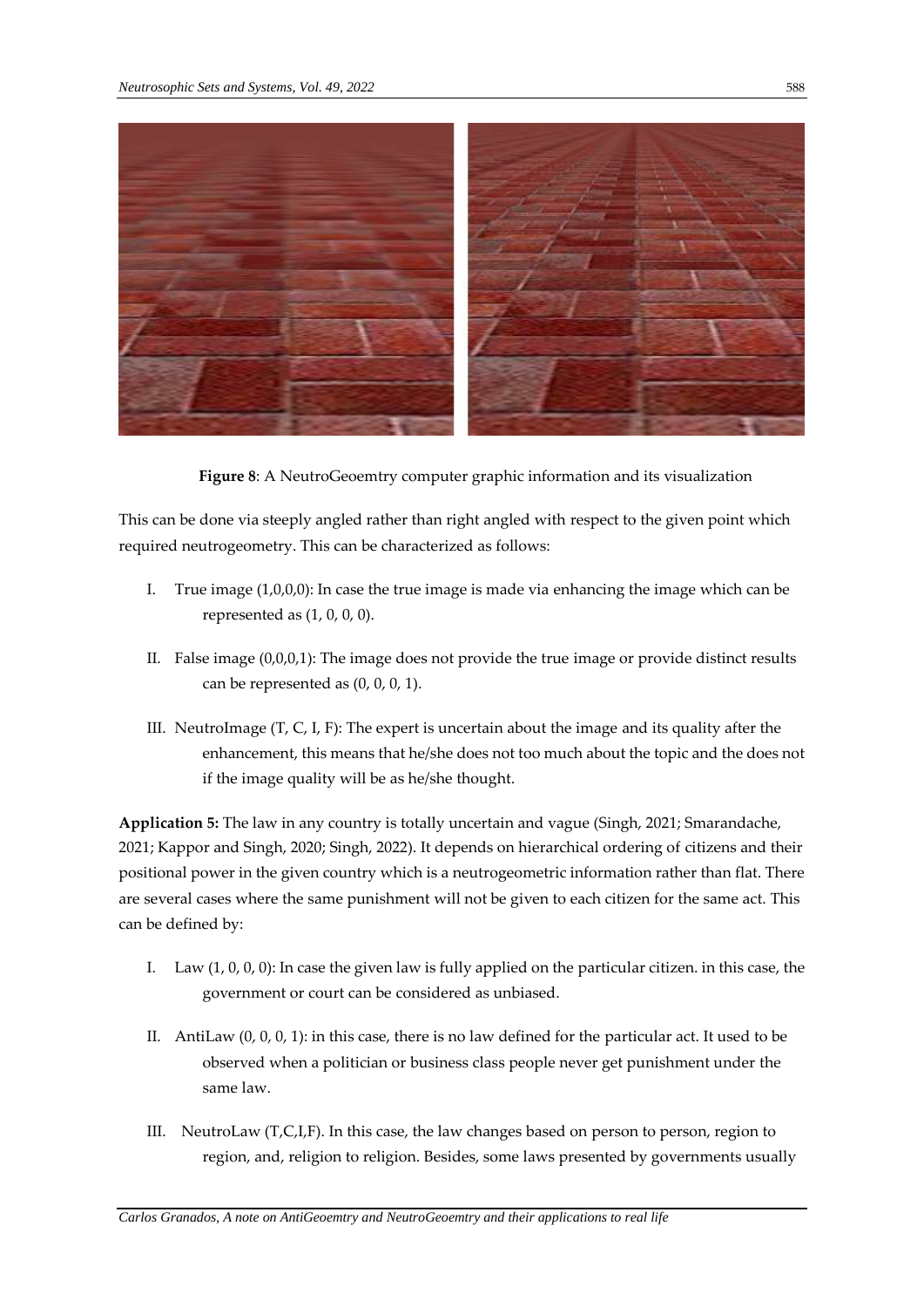contradict what is present in some other decree or do not agree to propose a new law, in turn, there is a high level of ignorance among people, given that they do things out of ignorance and not knowing the law does not exempt them from responsibility. This type of law where partial influence occur by any government or higher authority can be considered as neutro-law. So, the law differs into indeterminacy which is divided in ignorance and contradiction, the hidden pattern in these types of information can be analyzed using neutrogeometry.

**Application 6:** Neutro-gender law is one of the most suitable examples of neutrogeoemtry information (Singh, 2022) where the law differs based on the gender. This can be characterized as follows:

- I. Women law (1, 0, 0, 0): Consider, a woman complains that a man did sexual or mental harassment to her. In this case, the given crime can be accepted immediately without proper proof also.
- II. Men Law (0, 0, 0, 1): Consider, a man complains because he suffered sexual abuse by a woman or was psychologically violated. In this case, the given crime cannot be accepted right away with providing several proofs also.
- III. NeutroLaw (T,C,I,F): In case a person who belongs to LGBT community reports about sexual or mental abuse, sometimes nobody body listens, sometimes nobody does not what to do, the laws are not clear for these types of people since there is a contradiction if should be care as a man or as a woman . The law differs for them which shows indeterminacy which is divided in ignorance and contradiction. In this case, the entire information can be considered as uncertain and vague.

**Application 7:** The characterization of a citation for intellectual measurement cannot be done via flat way like Euclidean geometry (Singh, 2022; Smarandache, 2021). It requires neutrogeometry classification which can be characterized as follows:

- I. Citation (1, 0, 0, 0): A paper cited by the domain expert, keyword, or methodology matching for the given topic can be considered as relevant citation (1, 0, 0, 0).
- II. Anti-Citation (0, 0, 0, 1): A paper cited in irrelevant way, a retracted paper citation, a posthumous authors papers citation, same departmental citations beyond the relevant of topic, host conference citation without relevancy, forced citation, and random citation can be considered as Anti-Citation (0, 0, 0, 1).
- III. Neutro-Citation (T,C,I,F): An article that is self-cited, influenced citations, citations added because peer review was required, articles published in predatory journals, etc. It can be considered a Neutro-Citation (T,C,I,F).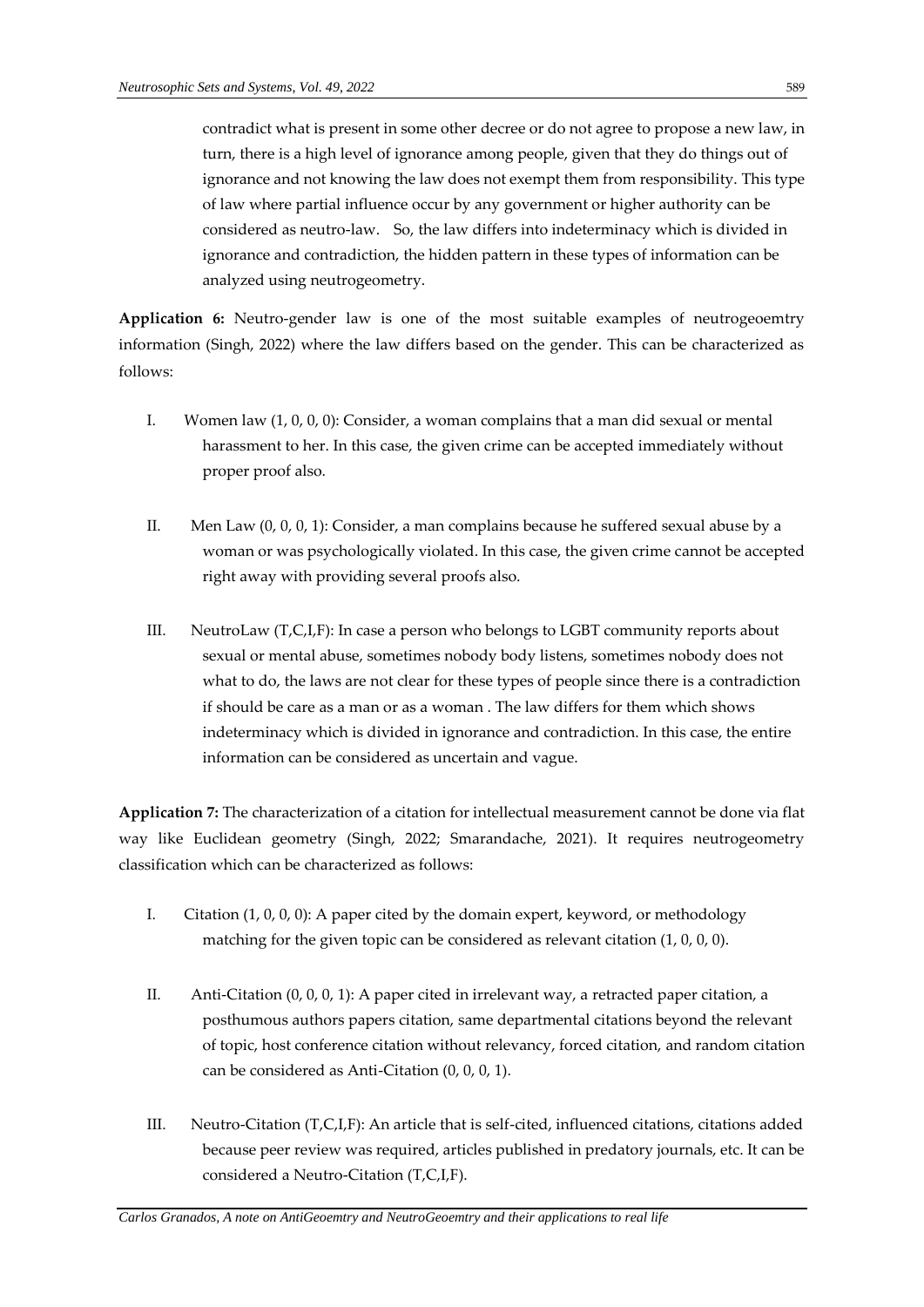**Application 8:** Quantum field theory in curved space-time is an extension of standard quantum field theory in which the possibility is contemplated that the space-time through which the field propagates is nevertheless not flat (described by the metric of Minkowski). A generic prediction of this theory is that particles can be generated due to time-dependent gravitational fields, or the presence of horizons Quantum field theory in curved space-time may be required as a first approximation of quantum gravity. The next step consists of a semi classical gravity, in which quantum corrections will be taken into account, due to the presence of matter, on space-time as can be seen in figure 9. In this way, the traversal criteria do not matter whether you go x steps right and then you go y steps forward and vice versa (Bresar, 2014). It means the non-commutative geometry cannot be represented precisely which requires fuzzy spherical coordinates.



**Figure 9**: A NeutroGeoemtry Quantum space information and its visualization

**Application 9:** The way in which we consume perishable foods is something that we do not know and we cannot exactly measure whether they are healthy or not, since the companies that produce, mention that they are made under strict health protocols, while some foundations question these methods, since they mention that these are harmful to health. So, it requires non-Euclidean classification which can be characterized as follows:

I. Health-food (1, 0, 0, 0): People who eat healthy without consuming perishable products for the given topic can be considered as relevant Health-food (1, 0, 0, 0).

*Carlos Granados, A note on AntiGeoemtry and NeutroGeoemtry and their applications to real life*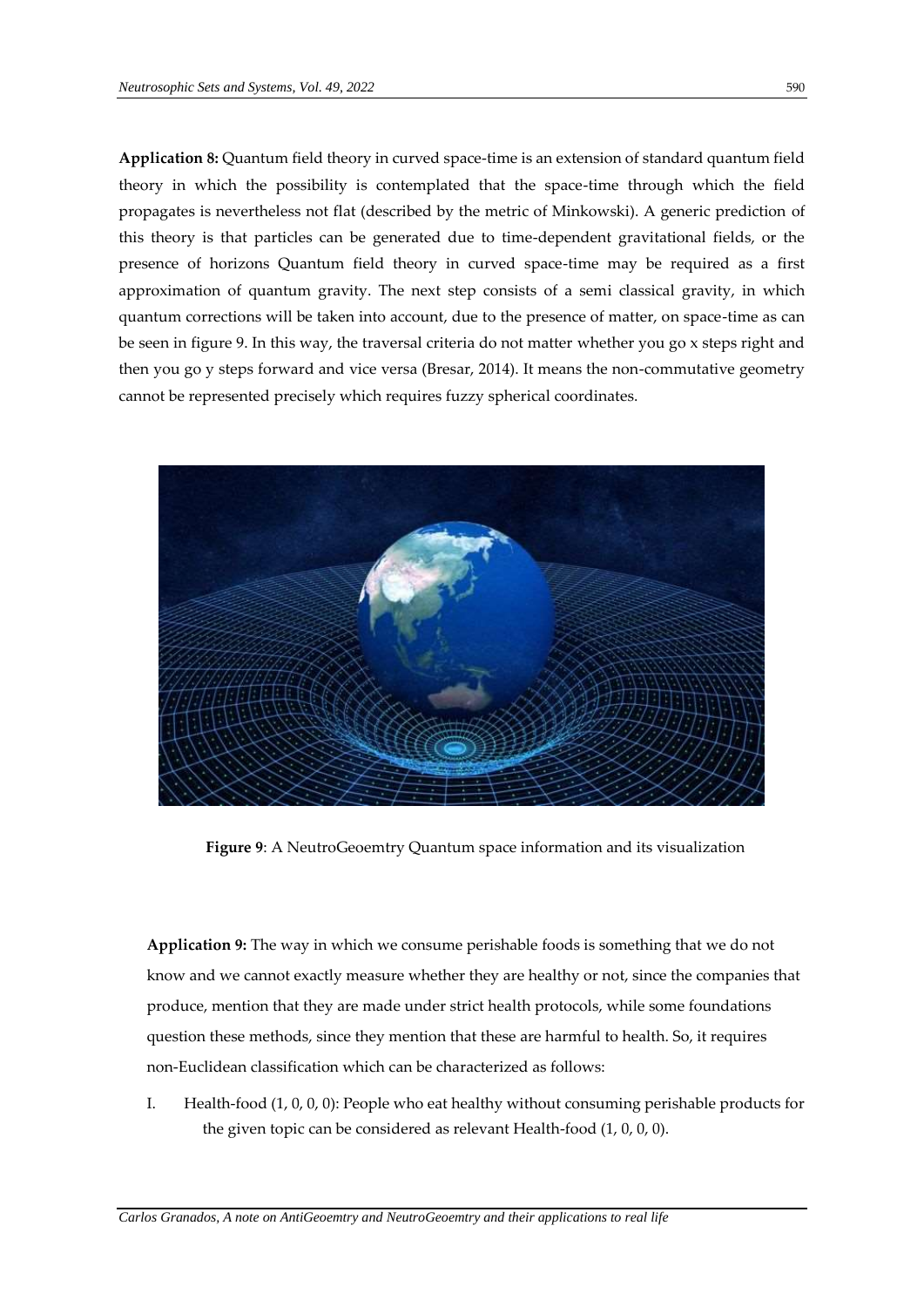- II. Anti-Health-food (0, 0, 0, 1): People who eat unhealthy food and/or perishable products, knowing how bad these can be for their health. This can be considered as Anti-Health-food (0, 0, 0, 1).
- III. Neutro-Health-food (T,C,I,F): People who claim to take care of themselves but eat unhealthy food and people who are unaware of their health status because they don't have the means or because they don't want to. This can be considered a Neutro-Health-food (T,C,I,F).

**Application 10:** The conservation of the environment is something that has been of great interest and debate of many researchers and non-researchers. In the last decades, the concern for the conservation of the environment has undergone an amazing growth at all levels, and today it must be considered one of the most relevant matters at a scientific, doctrinal and normative level. Indeed, if less than fifty years ago the relationship between human rights and the environment was ignored, today there are numerous binding normative texts that enshrine both the right to a healthy environment and the so-called rights of environmental action, all of which is now preached as necessary to guarantee that present and future generations can develop in a healthy and beneficial environment for human life (García, 2018). But there have always been some entities that have caused a lot of damage to the environment regardless of the consequences. So, it requires neutrogeometric classification which can be characterized as follows:

- I. Environment (1, 0, 0, 0): People who care for the environment and do not consume the products of companies that affect the well-being of the environment, for the given topic can be considered as relevant Environment (1, 0, 0, 0).
- II. Anti-Health-food (0, 0, 0, 1): People who do not care for the environment and consume the products of companies that affect the well-being of the environment, even knowing that this can be harmful to themselves. This can be considered as Anti-environment (0, 0, 0, 1).
- III. Neutro-environment (T,C,I,F): people who consume the product of said company and talk about conserving the well-being of the environment and people who are unaware of the reality of the environment because they do not read news about it or are not interested in knowing about the subject, since according to them it is not their convenience. This can be considered a Neutro-environment (T,C,I,F).

### 4. **Conclusions**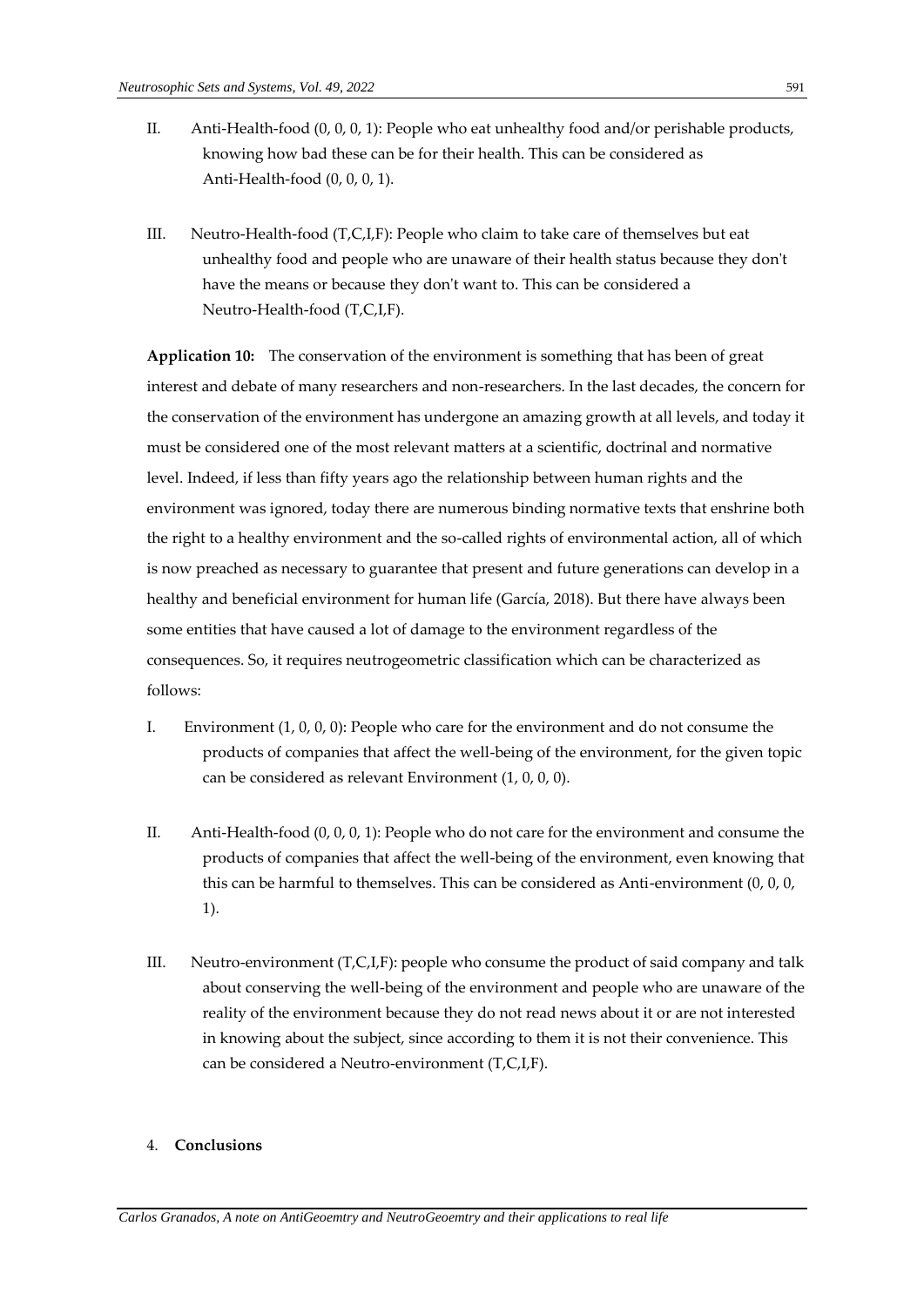In this work, we presented a method to deal with NeutroGeometry of type (T,C,I,F). The analysis of this method is showed together with some applications and illustrative examples. For future works, new applications to this method can be introduced and decision-making applications can be presented for a better study and analysis of this topic.

### **5. Funding**

This research received no specific grant from any funding agency in the public, commercial, or not-for-profit sectors.

### **6. Conflicts of interest**

The author declares that there is no conflict of interest.

### **7. References**

- [1] Bal, M., Shalla, M., & Olgun, N. (2018). Neutrosophic Triplet Cosets and Quotient Groups. *Symmetry*, 10(4), 126.
- [2] Belnap N.D.(1977). A useful four valued logic, *Modern Uses of Multiple Valued Logic*, 9–37.
- [3] Boyer, C. (1989). Historia de la geometría. Madrid: Editorial Coimoff
- [4] Bresar, M. (2014). *Introduction to noncommutative algebra.* Springer, Cham.
- [5] Chatterjee, R., Majumdar, P., & Samanta, S.K. (2016). On some similarity measures and entropy on quadripartitioned single valued neutrosophic sets. *Journal of Intelligent and Fuzzy Systems*, 30, 2475-2485.
- [6] Das, S., Das R., & Granados, C. (2021). Topology on quadripartitioned neutrosophic sets*, Neutrosophic Sets and Systems, 45*, 54-61.
- [7] Farrow, *C.L.,* Juhas, P., Liu, J., Bryndin, D., Božin, E., Bloch, T., Proffen, T., & and Billinge, S. (2007)*.* PDFfit2 and PDFgui: computer programs for studying nanostructure in crystals. *Journal of Physic: Condens. Matter, 19. 335219*
- [8] García, E. (2018). El medio ambiente sano: La consolidación de un derecho. *Iuris Tantum Revista Boliviana de Derecho*, 25, 550-569.
- [9] Ginzburg, V.L. (1979). *Theoretical Physics and Astrophysics.* Pergamon Press.
- [10] Kapoor, P., & Singh, P. (2020). *Ch. Aswani Kumar, IT act crime pattern analysis using regression and correlation matrix.* Proc. 8th Int. Conf. Reliabil., Infocom Technologies and Optimization, 1102–1106.